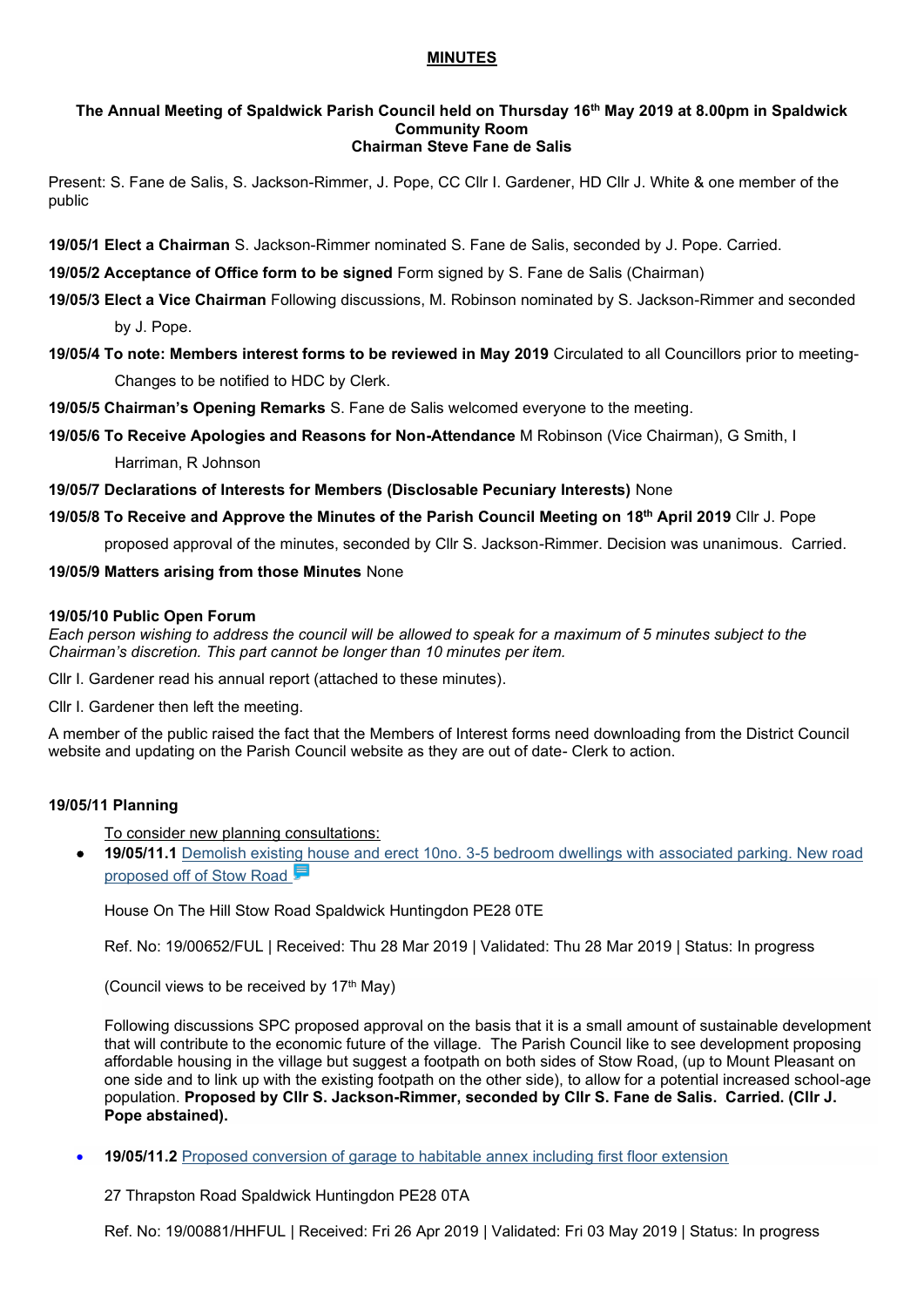(Council views to be received by  $30<sup>th</sup>$  May)

SPC proposed approval on the basis they approved the application previously and there have been no changes made. **Proposed by Cllr S. Fane de Salis, seconded by Cllr J. Pope. Unanimous. Carried.**

**Determined by planning authority:** All noted.

• **19/05/11.3** [Amendment to 18/01764/HHFUL -Additional rear single door to glazed roof link extension. Revised design](https://publicaccess.huntingdonshire.gov.uk/online-applications/applicationDetails.do?keyVal=PP0KDDIK0DP00&activeTab=summary)  [for top of main large glazed rear opening](https://publicaccess.huntingdonshire.gov.uk/online-applications/applicationDetails.do?keyVal=PP0KDDIK0DP00&activeTab=summary) 

8 High Street Spaldwick Huntingdon PE28 0TD Ref. No: 19/00628/NMA | Received: Tue 26 Mar 2019 | Validated: Tue 26 Mar 2019 | Status: Approved

• **19/05/11.4** [Single storey rear extension.](https://publicaccess.huntingdonshire.gov.uk/online-applications/applicationDetails.do?keyVal=PMX031IKJO700&activeTab=summary) 

16 Burton Way Spaldwick Huntingdon PE28 0YY Ref. No: 19/00283/HHFUL | Received: Thu 14 Feb 2019 | Validated: Mon 18 Feb 2019 | Status: Approved

• **19/05/11.5** [Replacement of windows, restoration of internal lime plaster, laying of pammets, rebuilding of chimney and](https://publicaccess.huntingdonshire.gov.uk/online-applications/applicationDetails.do?keyVal=PKP2A4IKIUH00&activeTab=summary)  [erection of white picket fence.](https://publicaccess.huntingdonshire.gov.uk/online-applications/applicationDetails.do?keyVal=PKP2A4IKIUH00&activeTab=summary) 

38 High Street Spaldwick Huntingdon PE28 0TD Ref. No: 19/00001/LBC | Received: Wed 02 Jan 2019 | Validated: Fri 01 Feb 2019 | Status: Approved

• **19/05/11.6** [Construction of 4 no single-storey affordable dwellings](https://publicaccess.huntingdonshire.gov.uk/online-applications/applicationDetails.do?keyVal=PHVR37IKHU600&activeTab=summary) 

Land West Side Of Long Lane Spaldwick

Ref. No: 18/02412/FUL | Received: Thu 08 Nov 2018 | Validated: Tue 26 Feb 2019 | Status: Refused

#### **19/05/12 Finance**

**19/05/12.1 To Approve Year End accounts to March 31st 2019 (Quarterly Bank Reconciliations & Cashbook attached)** Approved & signed

**19/05/12.2 To Approve AGAR Section 1 – Annual Governance Statement 2018/19** Approved & signed

- **19/05/12.3 To Approve AGAR Section 2 – Accounting Statements 2018/19** Approved & signed
- **19/05/12.4 To sign the Certificate of Exemption (if <£25,000)** Signed- to be displayed on noticeboard

(and website) in accordance with commencement date for the exercise of public rights set by Clerk/RFO (17<sup>th</sup> June- 26<sup>th</sup> July)

**19/05/12.5 To be completed: Internal Auditor's report and checklist** Clerk confirmed internal audit had

been carried out earlier that day, the list completed and signed accordingly.

**19/05/12.6 To review Standing Orders (May 2018)** Council agreed for the Standing orders to be updated

as follows: **13 e** A decision as to whether to grant a dispensation shall be made by a meeting of

the Council, or committee or sub-committee for which the dispensation is required and that

decision is final.

**13 g** Subject to standing orders 13(d) and (f), a dispensation request shall be considered at the

beginning of the meeting of the Council, or committee or sub-committee for which the

dispensation is required.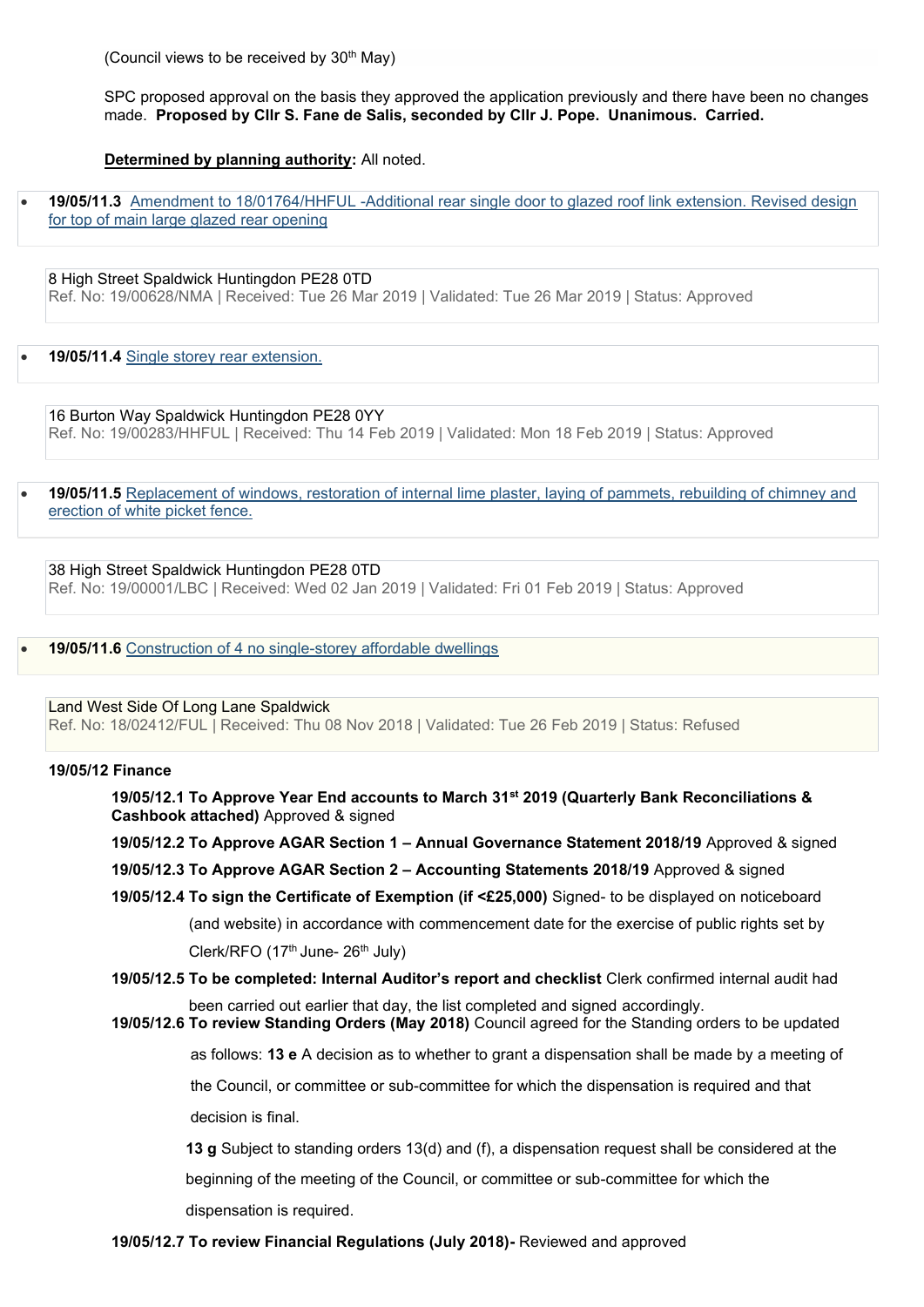**19/05/12.8 To review Model Publication Scheme (updated April 2019)-** Reviewed and approved

**19/05/12.9 To review Complaints Procedure (dated November 2012)-** Reviewed and approved

**19/05/12.10 To review Risk Assessment (dated April 2018)-** Reviewed and approved

**19/05/12.11 To review Code of Conduct (amended 2014) -** Reviewed and approved

- **19/05/12.12 To Agree online banking signatories (Currently Cllrs Fane de Salis, Johnson & Smith) –** Reviewed and approved
- **19/05/12.13 To agree internal auditor for 2019/2020 (Currently M. Williamson)- -** Reviewed and approved
- **19/05/12.14 To review insurance cover (AXA policy 1st October 2018- 30th September 2019) -** Reviewed and approved
- **19/05/12.15 To Consider CIL Spending-** The Council discussed that they have the Allotments and War Memorial in mind. There are no further suggestions currently but they are aware that the money must be spent within five years.

### **Expenditure for approval 16th May 2019:**

- **19/05.12.16 Clerk's wages (including expenses of £9.18): £162.94 HMRC £38.40** - Approval proposed by Cllr S. Fane de Salis, seconded by Cllr S. Jackson- Rimmer. Unanimous. Carried.
- **19/05/12.17 Invoice SPC-0419 from Y.Karl for Cleaning services Spaldwick Village community room- April 2019. Total: £30.00**- Approval proposed by Cllr S. Fane de Salis, seconded by Cllr J. Pope. Unanimous. Carried.
- **19/05/12.18 Grant request from Playtimes, Spaldwick- enquiry regarding funding available for the forthcoming year, as they are in the process of raising money for some improvements within the setting**- Following discussions the Clerk was asked to contact Playtimes asking them to supply further detail regarding the improvements and also to confirm they have asked other Parishes for funding too.
- **19/05/12.19 CCC invoice- £3184.54 due by 10.05.19 – Confirmation email received on 23.04.19**

 **stating this had been sent to us in error and that a credit note would be issued**

 **accordingly**- noted.

**19/05/12.20 Enrolment of Clerk in Pension Scheme-** Clerk to research %figures and provide feedback.

- **19/05/12.21 Remittance advice for 2019/2020 Parish precept** noted.
- **19/05/12.22 CAPALC / NALC annual renewal (£257.57 to be paid before 30th June 2019)** Approval proposed by Cllr S. Fane de Salis, seconded by Cllr S. Jackson-Rimmer. Unanimous. Carried.
- **19/05/12.23 Village Maintenance Contribution 2019/20 from CCC for grass cutting (£498.13)- to confirm acceptance of amount.** Noted. Clerk to confirm acceptance of amount.

**19/05/13 General Data Protection Regulation (GDPR) various policies to consider-** Deferred until next meeting.

### **19/05/14 Assets – Provision/Maintenance**

- **19/05/14.1 Monthly Ferriman Road Play Area's Inspection-** Hedges are overgrown but the equipment ok (some bolts missing but not affecting safety and being monitored). There was broken glass found in the playpark last month; the Parish Council would like to extend their thanks to the person that cleaned it up.
- **19/05/14.2 Spaldwick War Memorial- update-** Comments to be sent in time for the meeting on 20th May 2019. Following discussions, Clerk to contact and ask advice regarding what the recommendations would be (e.g. safety of laying the memorial on gravel).

**19/05/15 Highways, footpaths, byways, gritting bin, trees, etc.** -Mentioned email circulated regarding Anglian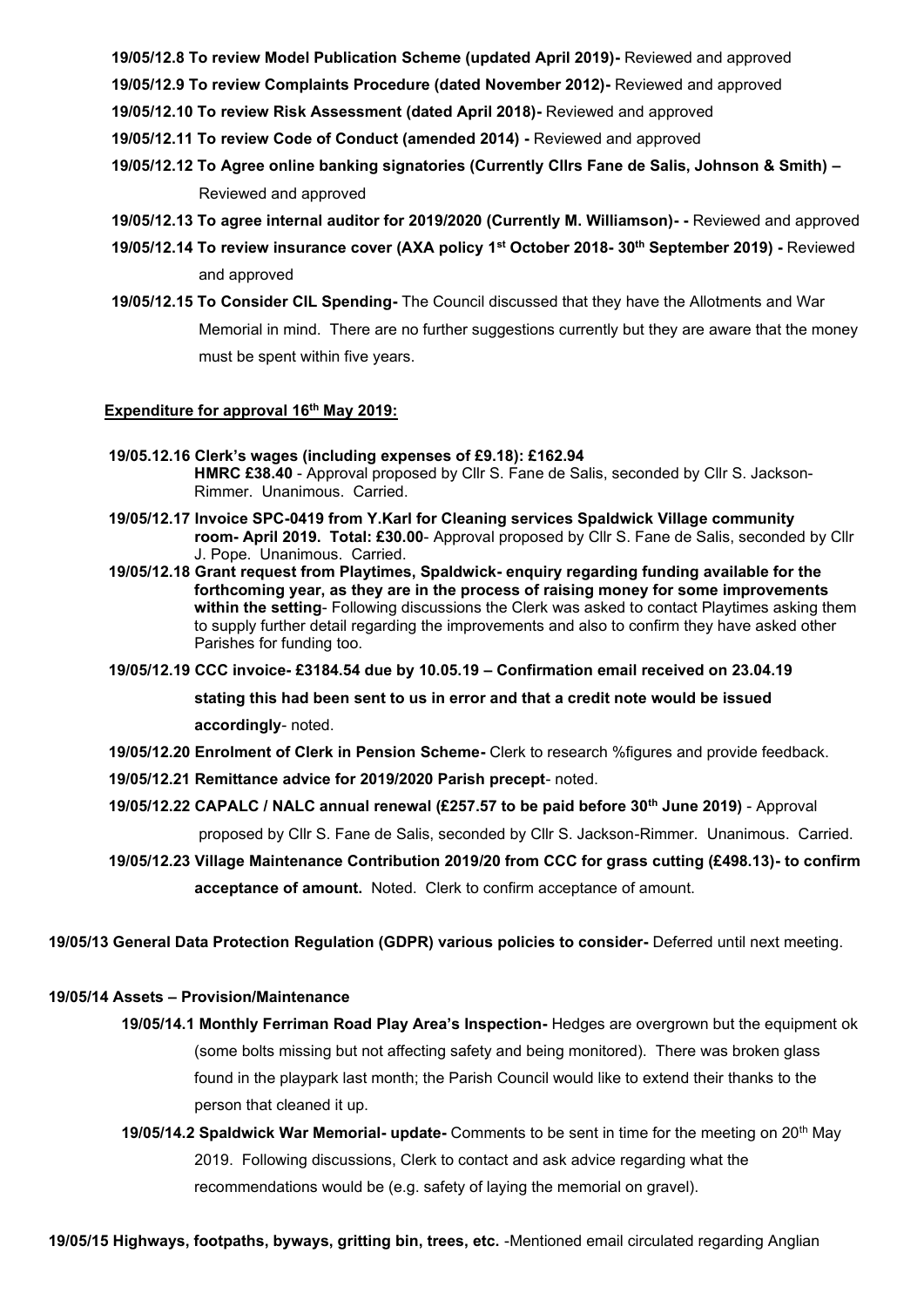## **19/05/16 Community Room**

- **19/05/16.1 Quotes for flooring and curtains-** Deferred to next meeting, still awaiting final quotes.
- **19/05/16.2 Further Discussion of Defibrillator-** Deferred- Clerk to research further.
- **19/05/16.3 Let's Get Moving Cambridgeshire- discussion of whether SPC would be interested in running any of the activities-** Clerk to contact and offer Community room usage- will then go back on next month's agenda.

**19/05/17 Correspondence (-previously circulated)-** all noted.  **19/05/17.1 NALC Chief Executive Bulletin - 12/04/19 19/05/17.2 CAPALC Bulletin – April 2019 19/05/17.3 NALC Star Council Awards 2019 19/05/17.4 NALC Chief Executive Bulletin - 18/04/19 19/05/17.5 NALC Policy E-Briefing PC7-19 – Traffic Commissioners 19/05/17.6 NALC Chief Executive Bulletin - 26/04/19 19/05/17.7 HDC Customer Portal Launch 19/05/17.8 General Protection Office- DPO 19/05/17.9 CCC Highways and Street lighting surveys 19/05/17.10 Notification E-Mail: Withdrawal of Services for Managing Street Lighting Energy for District and Parish Council Street Lights. 19/05/17.11 NALC Chief Executive Bulletin - 03/05/19 19/05/17.12 Disability Huntingdonshire letter**

# **19/05/18 Date of the next meeting: Thursday 20th June 2019 at 8pm in the Community Room**

Meetings held on 3<sup>rd</sup> Thursday of each month, excluding August. Meeting closed at 21.11pm.

Signed (Chairman): Date: